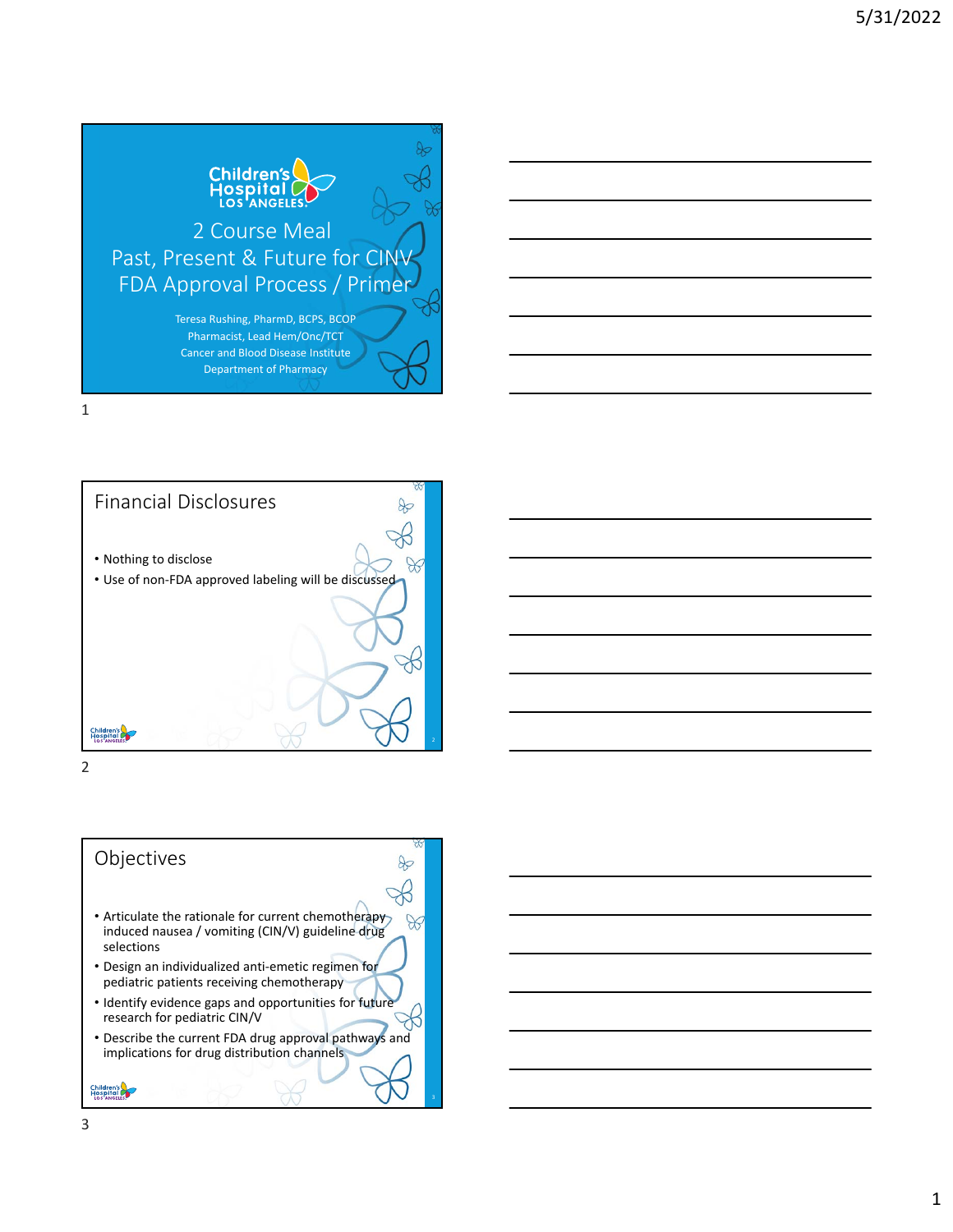







Primary causes of nausea &  $\infty$ vomiting  $\aleph$ Disease Drug or Motion  $\beta$ (organic or therapies sickness functional) (incl PONV)  $\overline{\phantom{a}}$ Children's PONV: Post-operative nausea / *Front Pharmacol* 2018; 9:913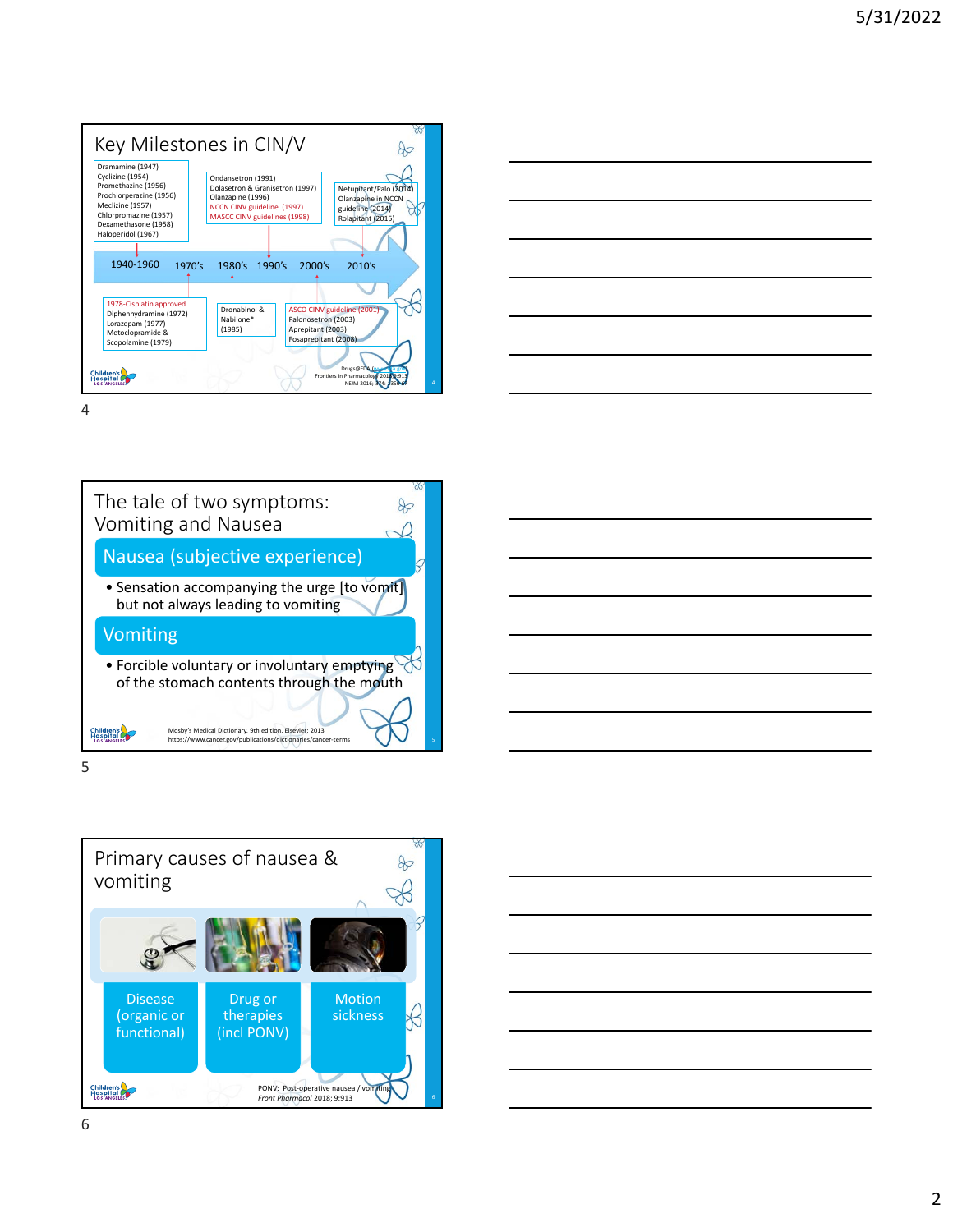







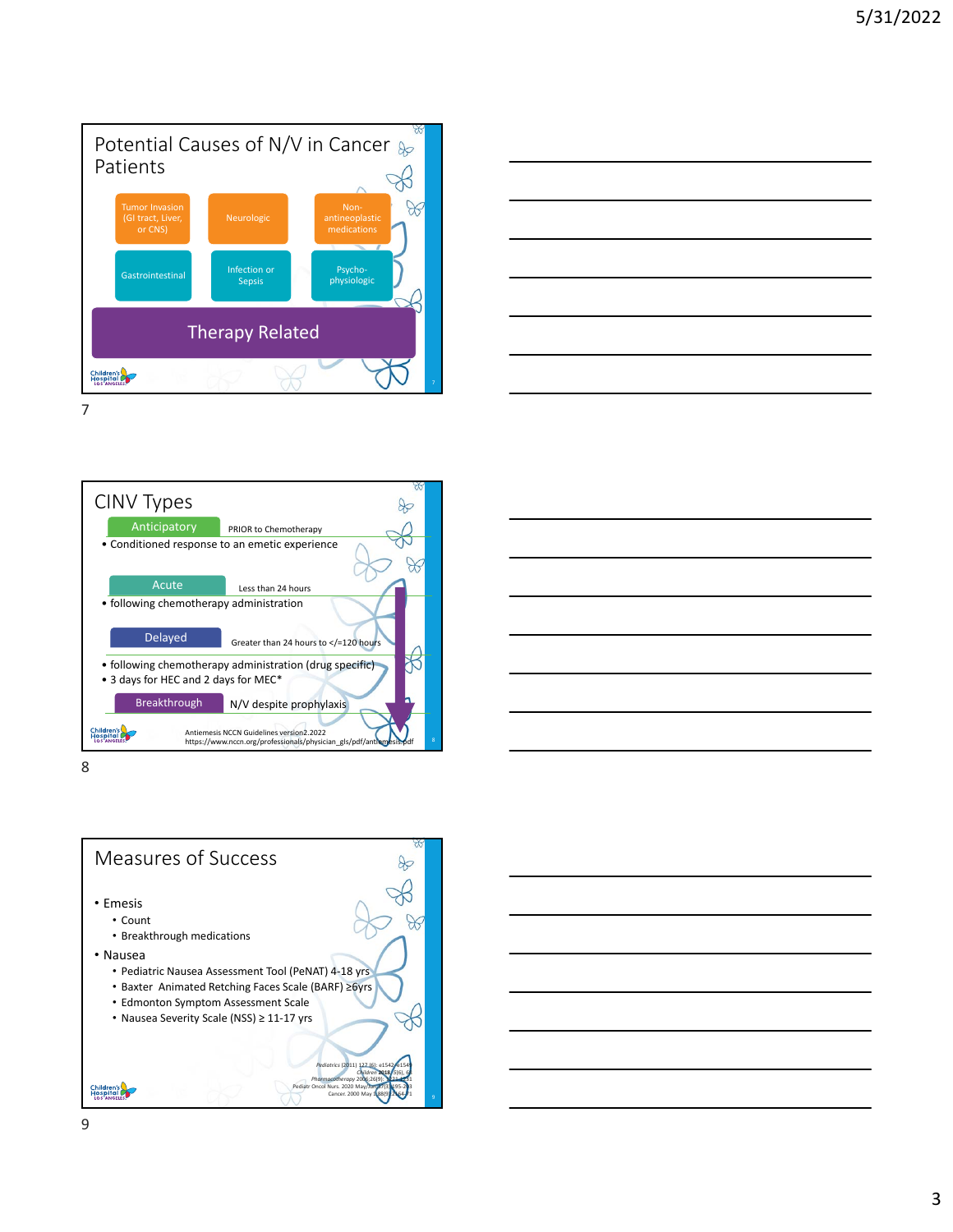







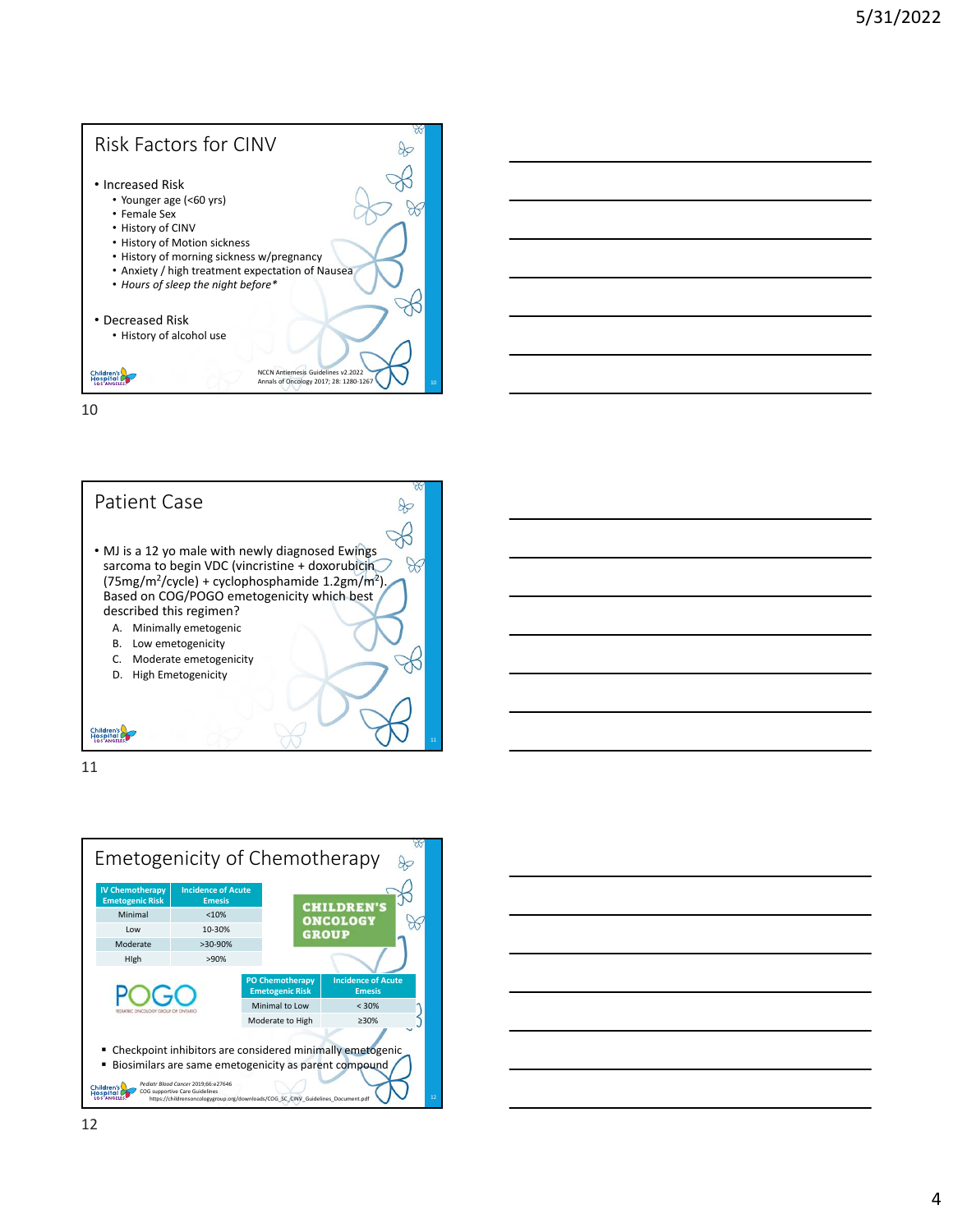| Emetogenicity                                                                                                                                                                                                                                                                                                                                                                                                                                                                                                                                            |                                                                                                                                                                                                                                                                                                                                                              |                                                                                                                                                                                                                                                                                   |                                                                                                                                                                                                                                              |
|----------------------------------------------------------------------------------------------------------------------------------------------------------------------------------------------------------------------------------------------------------------------------------------------------------------------------------------------------------------------------------------------------------------------------------------------------------------------------------------------------------------------------------------------------------|--------------------------------------------------------------------------------------------------------------------------------------------------------------------------------------------------------------------------------------------------------------------------------------------------------------------------------------------------------------|-----------------------------------------------------------------------------------------------------------------------------------------------------------------------------------------------------------------------------------------------------------------------------------|----------------------------------------------------------------------------------------------------------------------------------------------------------------------------------------------------------------------------------------------|
| <b>Intineoplastic Agents with HIGH Emetic Risk</b><br>90% frequency of emesis in absence of prophylaxis                                                                                                                                                                                                                                                                                                                                                                                                                                                  | Antineoplastic Agents with MODERATE Lingtic Risk<br>30-90% frequency of emesis in absence of propositar                                                                                                                                                                                                                                                      | Antineoplastic Agents with LOW Emetic Risk<br>10% to <30% frequency of emesis in absence of prophylaxis                                                                                                                                                                           |                                                                                                                                                                                                                                              |
| Single agent antineoplastic therapy                                                                                                                                                                                                                                                                                                                                                                                                                                                                                                                      | Single agent antineoplastic therapy                                                                                                                                                                                                                                                                                                                          | Single agent antineoplastic therapy                                                                                                                                                                                                                                               |                                                                                                                                                                                                                                              |
| Altretamine<br>Dactinomycin<br>Mechlorethamine<br>Carboplatin<br>Carmustine > 250 mg/m <sup>2</sup><br>Methotrexate ≥ 12 g/m <sup>2</sup><br>Cisolatin<br>Procarbazine (oral)<br>Cyclophosphamide 21 g/m <sup>2</sup><br>Streptozocin<br>Cytarabine 3 g/m <sup>-</sup> /dose<br>Thiotepa ≥ 300 mg/m <sup>2</sup><br><b>Dacarbazine</b><br>Multiple agent antineoplastic therapy<br>With the exceptions listed below, emetogenicity is<br>classified based on the most highly emetogenic agent.<br>The following are also classified as high emetic risk: | Aldesleukin > 12 to 15 million units/m <sup>2</sup><br>Amifostine > $300 \text{ mg/m}^2$<br>Arsenic trioxide<br>Azacitidine<br>Bendamustine<br><b>Rutulfan</b><br>Carmustine ≤ 250 mg/m <sup>2</sup><br>Clofarabine<br>Cyclophosphamide < $1$ $p/m^2$<br>Cyclophosphamide (oral)<br>Cytarabine > 200 mg to < 3 $g/m^2$<br>Daunorubicin<br><b>Doxorubicin</b> | Amifostine ≤300 mg/m <sup>2</sup><br>Amprison<br><b>Besarotene</b><br><b>Busulfan (oral)</b><br>Capecitabine<br>Cytarabine s200 mg/m <sup>2</sup><br>Docetawel<br>Dovorubicin (liposomal)<br>Etoposide<br><b>Fludarabine (oral)</b><br>5-Ruorouracii<br>Gemcitabine<br>Isabeplone | Methotrexate >50 mg/m <sup>2</sup><br><250mg/m <sup>2</sup><br>Mitomytin<br>Mitgaantrone<br>Nilotinih<br>Pacifizant<br>Pacinavel-albumin<br>Pernetreyed<br>Tenizioside<br>Thiotepa <300 mg/m <sup>1</sup><br>Topotecan<br><b>Monivenital</b> |
| Cyclophosphamide + anthracycline<br>Cyclophosphamide + doxorubicin                                                                                                                                                                                                                                                                                                                                                                                                                                                                                       | Epirubicin                                                                                                                                                                                                                                                                                                                                                   | Multiple agent antineoplastic therapy                                                                                                                                                                                                                                             |                                                                                                                                                                                                                                              |
| Cyclophosphamide + epirubicin<br>Cyclophosphamide + etoposide<br>Cytarabine 150-200 mg/m <sup>2</sup> + daunorubicin<br>Cytarabine 300 mg/m <sup>2</sup> + etoposide<br>Cytarabine 300 mg/m <sup>2</sup> + teniposide                                                                                                                                                                                                                                                                                                                                    | <b>Etoposide</b> (oral)<br>Idarubicin<br>Mosfamide<br>Imatinib (oral)<br>Intrathecal therapy<br>(methotrexate, hydrocortisone & cytarabine)<br>Irinotecan<br>Lomuttine<br>Melphalan > 50 mg/m <sup>2</sup>                                                                                                                                                   | With the exceptions listed under high emetic risk,<br>emetogenicity is classified based on the most highly<br>emetogenic agent.<br>Multi-day antineoplastic therapy                                                                                                               |                                                                                                                                                                                                                                              |
| Doxorubicin + ifosfamide<br>Doxorubicin + methotrexate 5 g/m <sup>2</sup><br>Etoposide + ifosfamide                                                                                                                                                                                                                                                                                                                                                                                                                                                      |                                                                                                                                                                                                                                                                                                                                                              | Emetogenicity is classified based on the most highly<br>emetogenic agent on each day of therapy.                                                                                                                                                                                  |                                                                                                                                                                                                                                              |
| Multi-day antineoplastic therapy                                                                                                                                                                                                                                                                                                                                                                                                                                                                                                                         | Methotrexate ≥ 250 mg to < 12 $g/m^2$                                                                                                                                                                                                                                                                                                                        |                                                                                                                                                                                                                                                                                   |                                                                                                                                                                                                                                              |
| Emetogenicity is classified based on the most highly<br>emetogenic agent on each day of therapy.                                                                                                                                                                                                                                                                                                                                                                                                                                                         | Oxaliplatin > 75 mg/m <sup>2</sup><br>Temozolomide (oral)<br>Vinorelbine (oral)                                                                                                                                                                                                                                                                              |                                                                                                                                                                                                                                                                                   |                                                                                                                                                                                                                                              |
|                                                                                                                                                                                                                                                                                                                                                                                                                                                                                                                                                          | Multiple agent antineoplastic therapy<br>With the exceptions listed under high emetic risk,<br>emetogenicity is classified based on the most highly<br>emetogenic agent.                                                                                                                                                                                     |                                                                                                                                                                                                                                                                                   |                                                                                                                                                                                                                                              |
|                                                                                                                                                                                                                                                                                                                                                                                                                                                                                                                                                          | Multi-day antineoplastic therapy                                                                                                                                                                                                                                                                                                                             |                                                                                                                                                                                                                                                                                   |                                                                                                                                                                                                                                              |
| <b>Shildren's</b><br>Hospital                                                                                                                                                                                                                                                                                                                                                                                                                                                                                                                            | Emetogenicity is classified based on the most highly<br>emetogenic agent on each day of therapy.                                                                                                                                                                                                                                                             |                                                                                                                                                                                                                                                                                   |                                                                                                                                                                                                                                              |
|                                                                                                                                                                                                                                                                                                                                                                                                                                                                                                                                                          |                                                                                                                                                                                                                                                                                                                                                              |                                                                                                                                                                                                                                                                                   |                                                                                                                                                                                                                                              |





14



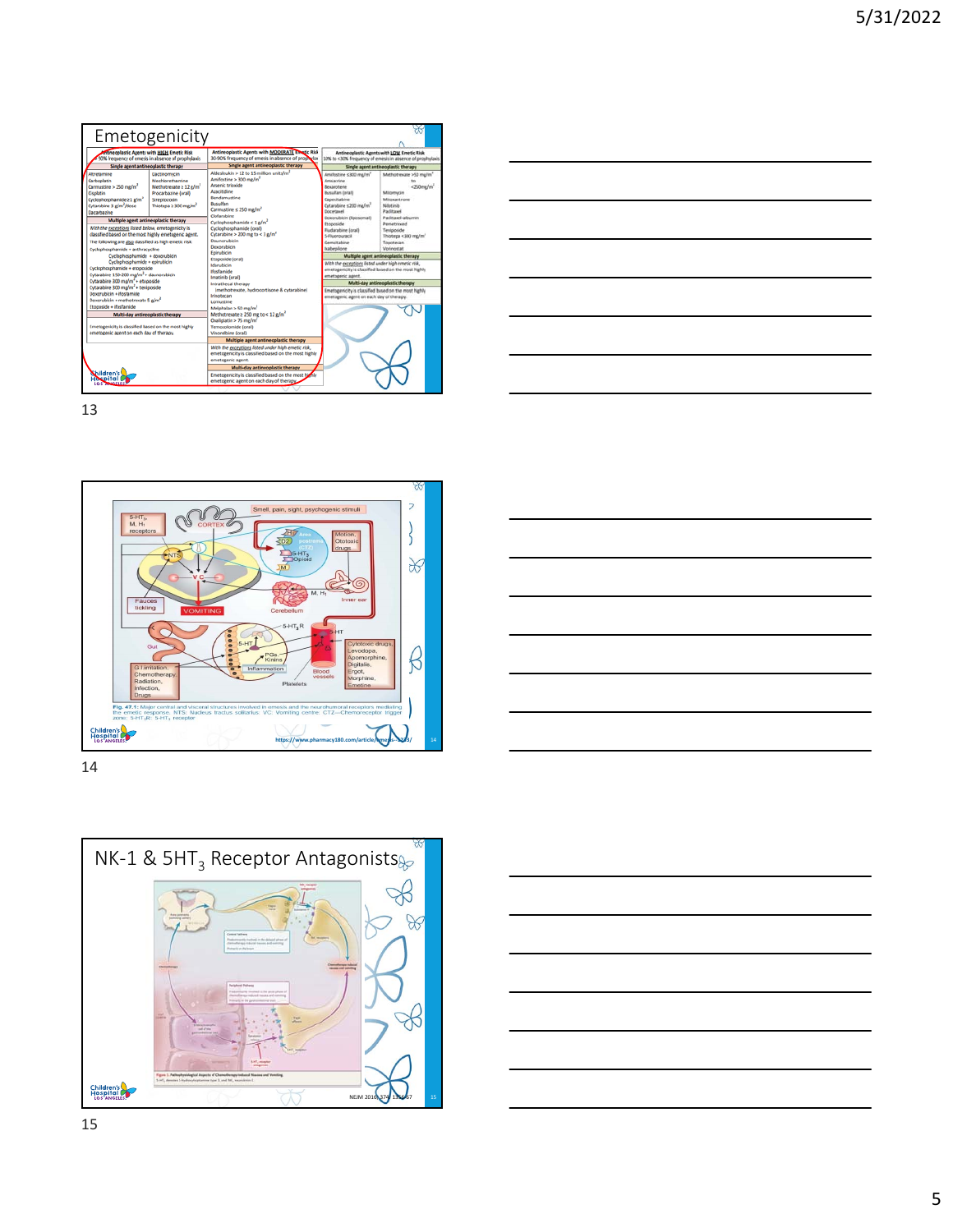



| Guidelines for HEC Regimens                                                                                                                                                                                             |                                                                                                                                                                         |  |                                             |  |
|-------------------------------------------------------------------------------------------------------------------------------------------------------------------------------------------------------------------------|-------------------------------------------------------------------------------------------------------------------------------------------------------------------------|--|---------------------------------------------|--|
|                                                                                                                                                                                                                         | <b>Acute Phase</b>                                                                                                                                                      |  | <b>Delayed Phase</b>                        |  |
| COG                                                                                                                                                                                                                     | $> 6$ months<br>1. 5-HT <sub>3</sub> RA+NK1+DEX<br>2. 5-HT <sub>2</sub> RA+DEX<br>3. 5-HT <sub>2</sub> RA+ NK1<br>$<$ 6months<br>1. 5-HT <sub>3</sub> RA+DEX<br>2. Palo |  | <b>NK1 +/- DEX</b>                          |  |
| <b>POGO</b>                                                                                                                                                                                                             | 1. 5-HT <sub>3</sub> RA+NK1+DEX<br>2. Palo +/- NK1                                                                                                                      |  | <b>NK1 +/- DEX</b><br>NK <sub>1</sub>       |  |
| ASCO (Peds)                                                                                                                                                                                                             | 1. 5-HT <sub>3</sub> RA+NK1+DEX<br>2 5-HT <sub>2</sub> RA+DEX<br>$3.$ Palo + NK1                                                                                        |  |                                             |  |
| ASCO                                                                                                                                                                                                                    | 5-HT <sub>3</sub> RA+NK1+DEX+OLA                                                                                                                                        |  | $OIA+DFX$                                   |  |
| <b>NCCN (2022)</b>                                                                                                                                                                                                      | 1. OI 7+NK1+5-HT3 RA+DFX<br>2. OI 7+Palo+DFX<br>3. NK1+5-HT3 RA+DFX                                                                                                     |  | $1.$ $OIA+NK1+DFX$<br>2.017<br>$3. NK1+DFX$ |  |
| MASCC/ESMO                                                                                                                                                                                                              | NK1+5-HT3 RA+DEX +/- OLZ                                                                                                                                                |  | NK1+DFX                                     |  |
| Pediatr Blood Cancers 2017 Oct: 647001426672 (POSO)<br>Children's<br>Supportive Care in Cancer (2021) 29:8097-8107 DEASEC au<br>Hospita<br>Children's Oncology Group Supportive Care Guidelines (CINV) www. childrensor |                                                                                                                                                                         |  |                                             |  |

| Guidelines for MEC Regimens |                                                                       |                                                                                                                                                                |    |  |
|-----------------------------|-----------------------------------------------------------------------|----------------------------------------------------------------------------------------------------------------------------------------------------------------|----|--|
|                             | <b>Acute Phase</b>                                                    | <b>Delayed Phase</b>                                                                                                                                           |    |  |
| COG                         | All ages<br>1. $5-HT_3RA+DEX$<br>2. $5-HT3 RA+NK1$<br>3. Palonosetron | NK1 or DEX                                                                                                                                                     |    |  |
| <b>POGO</b>                 | 1. $5-HT3 RA+DEX$<br>2. $5-HT3 RA+NK1$<br>3. Palonosetron             | NK1 or DEX                                                                                                                                                     |    |  |
| ASCO (Peds)                 | 1. $5-HT_3$ RA+DEX<br>2. $5-HT3 RA+NK1$                               |                                                                                                                                                                |    |  |
| ASCO (Adult)                | $1.5-HT3 RA+DEX$<br>2.5-HT3 RA+DEX+ NK-1 (Carbo AUC≥4)                | <b>DFX</b>                                                                                                                                                     |    |  |
| <b>NCCN (2022)</b>          | $1.5-HT3 RA+DEX$<br>2. OLZ+Palo+DEX<br>3. NK1+5-HT3 RA+DEX            | 1. DEX or 5-HT3 RA<br>2. OLZ<br>$3. NK1+DFX$                                                                                                                   |    |  |
| MASCC/ESMO                  | NK1+5-HT3 RA+DEX +/- OLZ                                              | $NK1+DFX$                                                                                                                                                      |    |  |
| Children's                  |                                                                       | Pediatr Blood Cancer (2017 Oct:<br>Supportive Care in Cancer (2021) 29:8097-8107<br>Children's Oncology Group Supportive Care Guidelines (CINV) www.childrenig | 18 |  |

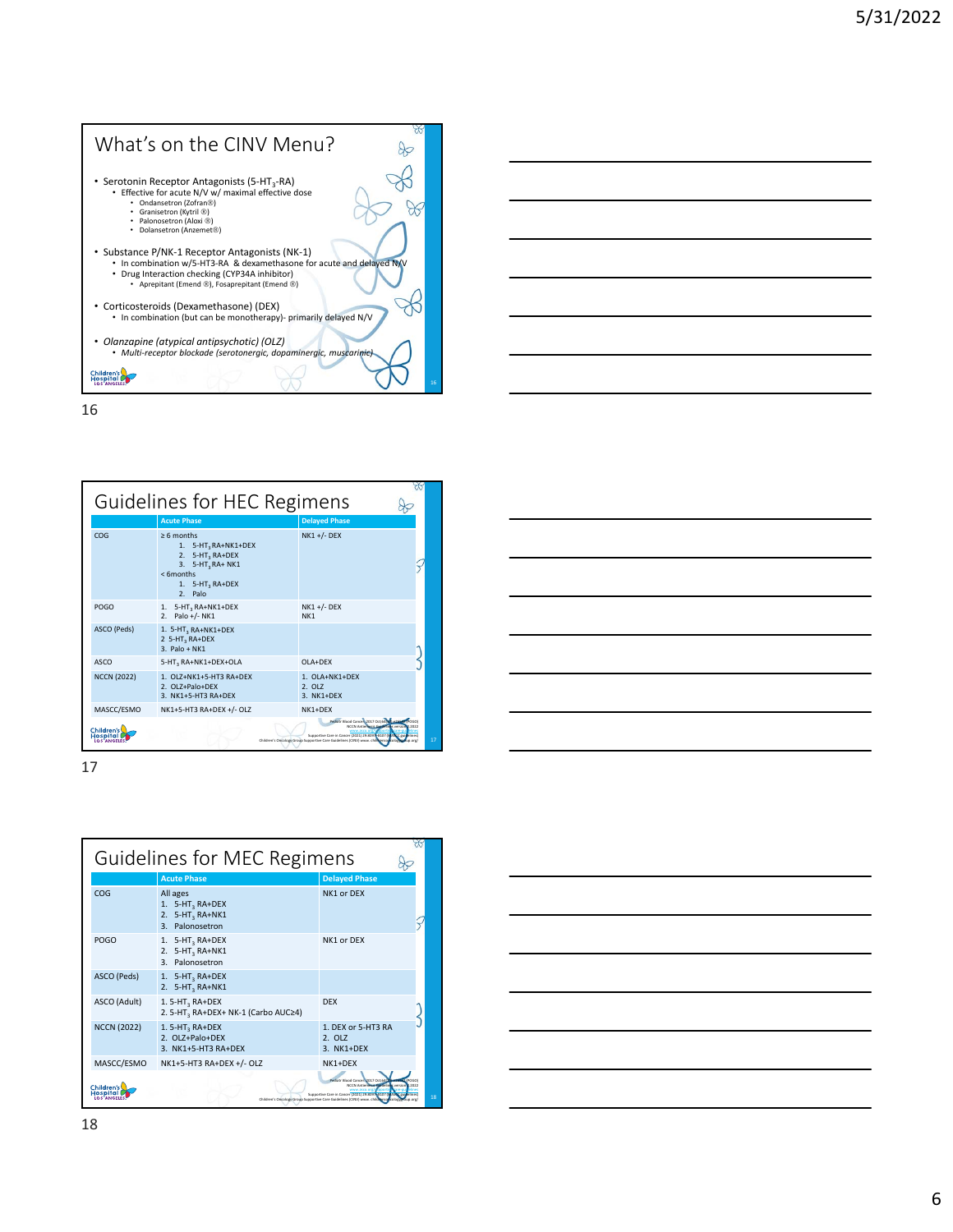| Guidelines for LEC Regimens                                                                                                                                                                                                                                                                                           |                                                                 |                                                                 |  |  |  |  |
|-----------------------------------------------------------------------------------------------------------------------------------------------------------------------------------------------------------------------------------------------------------------------------------------------------------------------|-----------------------------------------------------------------|-----------------------------------------------------------------|--|--|--|--|
|                                                                                                                                                                                                                                                                                                                       | <b>IV LEC</b>                                                   | <b>ORAL Chemotherapy</b>                                        |  |  |  |  |
| COG                                                                                                                                                                                                                                                                                                                   | No recommendations                                              | No recommendations                                              |  |  |  |  |
| <b>POGO</b>                                                                                                                                                                                                                                                                                                           | 5-HT3 RA                                                        | Same as parenteral                                              |  |  |  |  |
| ASCO                                                                                                                                                                                                                                                                                                                  | 1. 5-HT3 RA<br>2. DFX                                           | HEC/MEC- same as IV recs<br>Low to minimal -same as IV recs     |  |  |  |  |
| <b>NCCN (2022)</b>                                                                                                                                                                                                                                                                                                    | 1. DEX or Metoclopramide<br>or Prochlorperazine or 5-<br>HT3 RA | HEC/MEC - 5-HT3 RA<br>Low to minimal -provide PRN<br>medication |  |  |  |  |
| MASCC/ESMO                                                                                                                                                                                                                                                                                                            | 5-HT3 RA<br>Haloperidol<br><b>DEX</b>                           |                                                                 |  |  |  |  |
| Pediatr Blood Cancer. 2017 Oct;64(10):e26542 (POGO)<br>NCCN Antiemesis Guidelines version 2.2022<br>www.asco.org/suphortive-ca<br>Supportive Care in Cancer (2021) 29:8097-8107 (MASCO guidelines)<br>Children<br>Children's Oncology Group Supportive Care Guidelines (CINV) www. childrenson cology gouplorg/<br>19 |                                                                 |                                                                 |  |  |  |  |







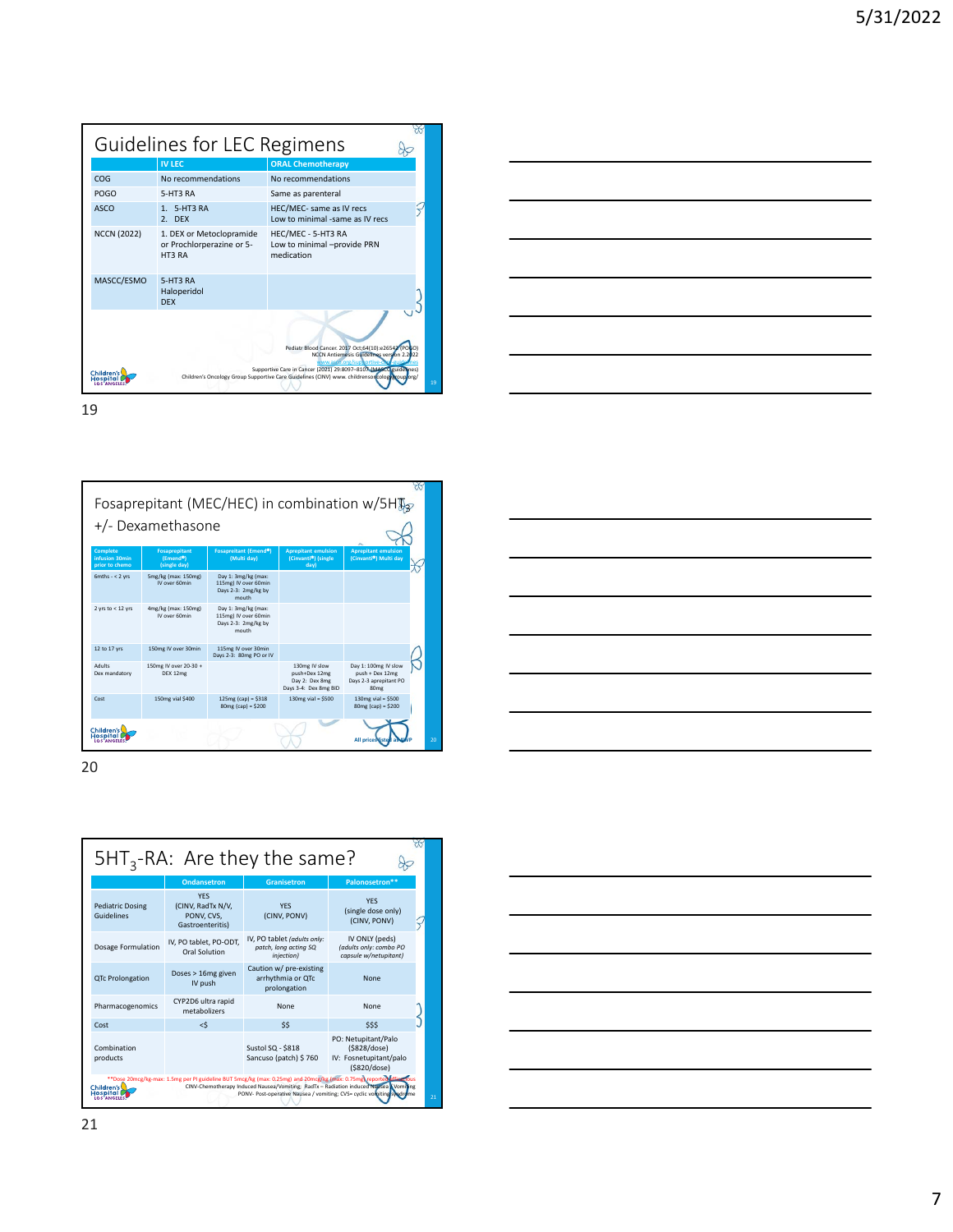







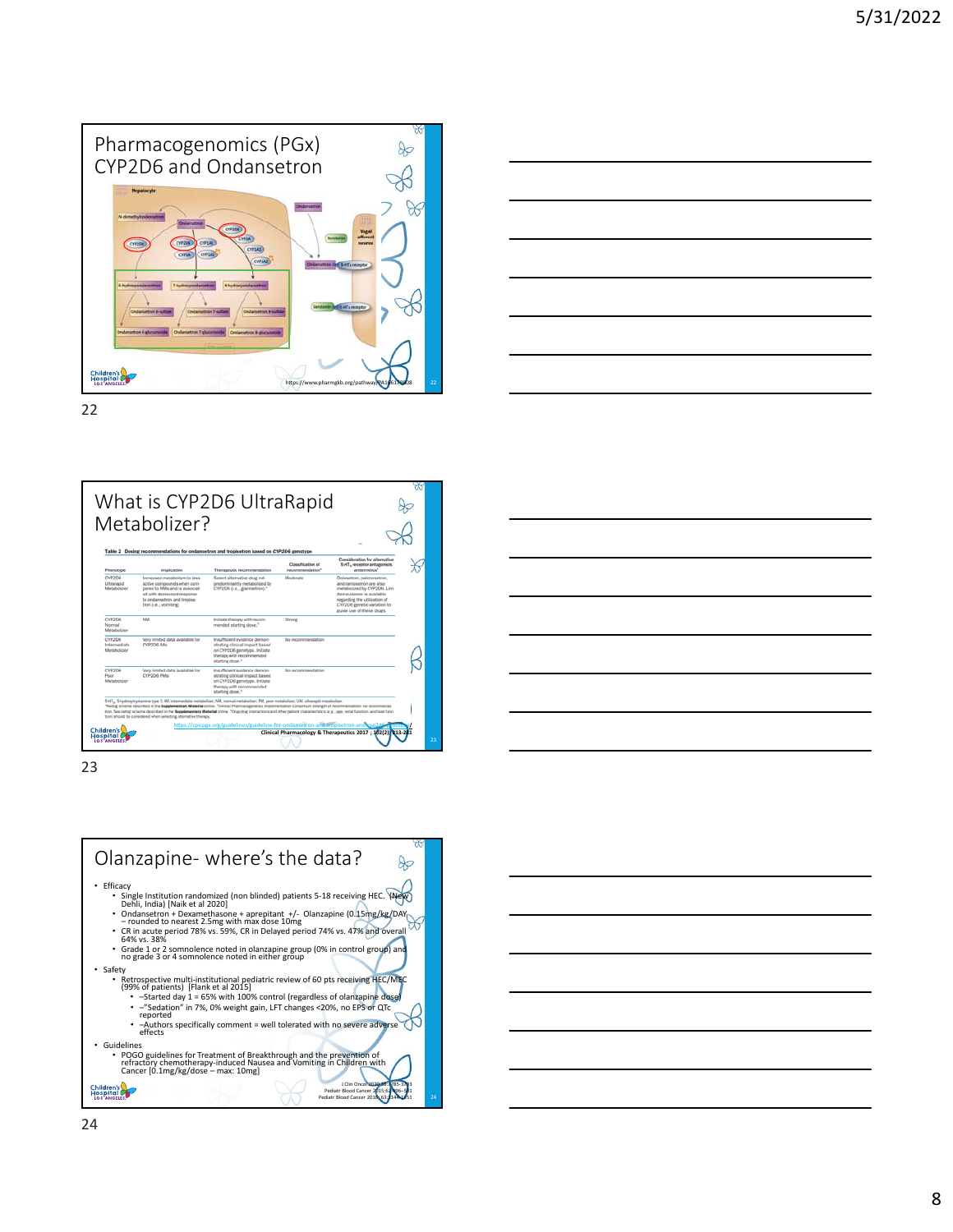



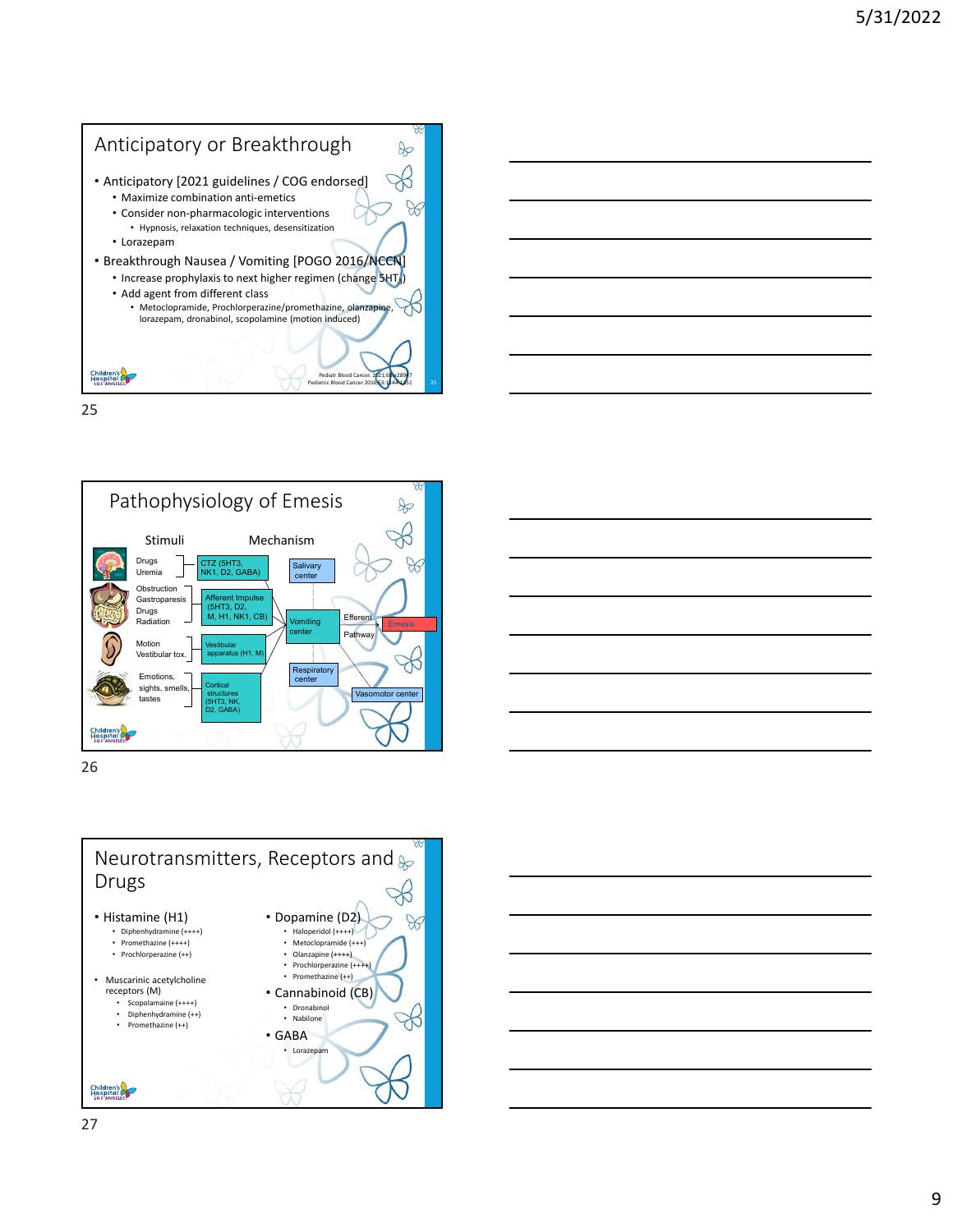## Future Directions for CINV  $\infty$ • FDA Guidance for future CIN/V ີ • To achieve a delayed N/V indication MUST include HEC with documented delayed N/V (per ASCO guidelines) • IF documented benefit in HEC FDA may consider MEC without additional trials • Patient with brain metastases should be included in early stage drug development trials • Patients must receive antiemetics per ASCO guidelines • Patients must receive active comparator • Primary endpoints included emetic episodes and use of breakthrough medication AND secondary endpoints SHOULD include nausea scale / metric Children's<br>Hospital https://www.fda.gov/regulatory-information/search-fda-guidance-documents/chemotherapy●inducednausea‐and‐vomiting‐developing‐drugs‐prevention‐guidance‐industry

28



29

Children's

## • Use prophylactically • Schedule doses Principles of Therapy

- Provide breakthrough coverage
- Base decisions on emetogenic potential
- Know patient history
- Allow for individualization
- Anticipate combination therapy

Children's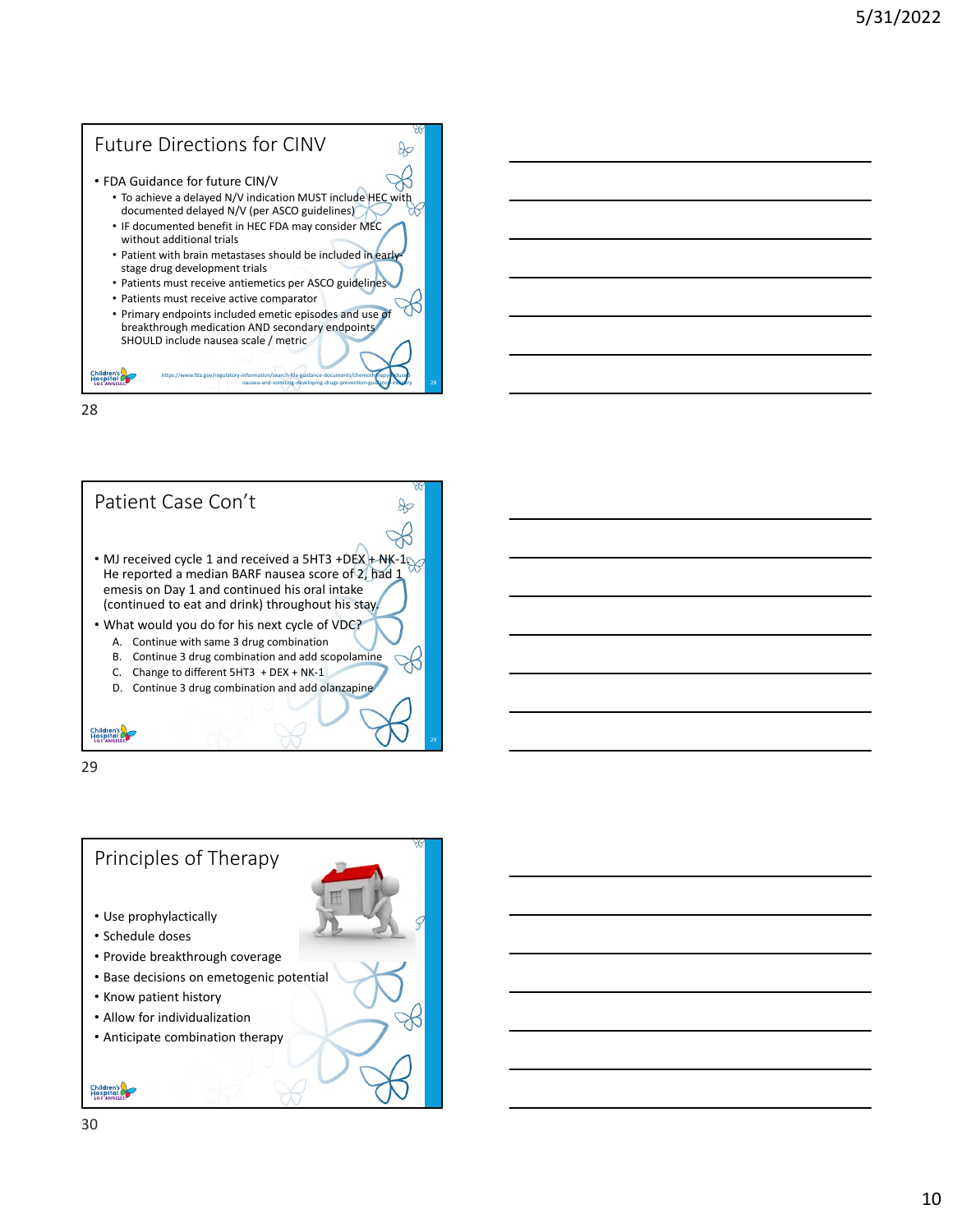





32

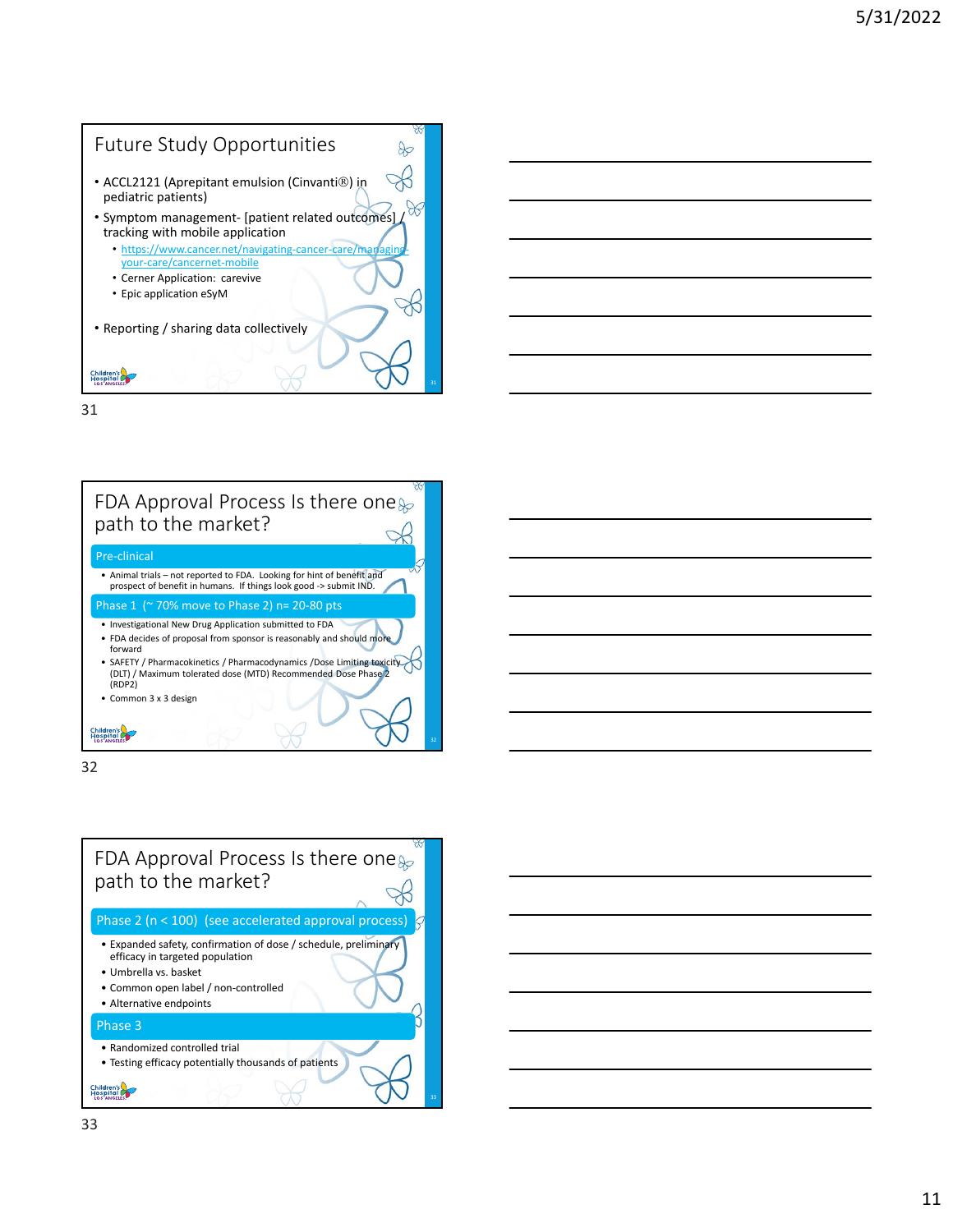| <b>FDA Approval Process</b>                     |                              |                                                                                |                                                                                           |                                                               |                                                                                                             |  |
|-------------------------------------------------|------------------------------|--------------------------------------------------------------------------------|-------------------------------------------------------------------------------------------|---------------------------------------------------------------|-------------------------------------------------------------------------------------------------------------|--|
|                                                 |                              | <b>Fast Track</b>                                                              | <b>Priority Review</b>                                                                    | <b>Accelerated</b><br><b>Approval</b>                         | <b>Breakthrough</b><br><b>Therapy</b>                                                                       |  |
|                                                 | <b>Fstablished</b>           | 1988                                                                           | 1992                                                                                      | 1992                                                          | 2012                                                                                                        |  |
|                                                 | Definition                   | Drugs that treat<br>serious<br>conditions and fill<br>an unmet<br>medical need | Drugs with major<br>advances in<br>treatment with<br>no existing<br>adequate<br>treatment | Drugs that fill<br>unmet need for<br>serious<br>conditions    | Drug to treat<br>serious or life-<br>threatening<br>conditions with<br>better data than<br>existing options |  |
|                                                 | Approval<br>Considerations   | Can approve<br>after single phase<br>2 study                                   | None                                                                                      | Can approve off<br>surrogate<br>endpoint                      | None                                                                                                        |  |
|                                                 | <b>Benefit</b>               | Expedites<br>development and<br>review. Rolling<br>review                      | <b>Expedites NDA</b><br>review (6 months<br>vs. standard 10<br>month)                     | Approval based<br>on surrogate<br>endpoint.<br>Expedites data | Guidance from<br>FDA. Rolling<br>review                                                                     |  |
|                                                 | Post Approval<br>Requirement |                                                                                |                                                                                           | Studies to<br>confirm clinical<br>benefit                     |                                                                                                             |  |
| Children's<br>34<br>Adapted from J Pers Med. 20 |                              |                                                                                |                                                                                           |                                                               |                                                                                                             |  |

| <u> 1989 - Johann Stein, marwolaethau a bhann an t-Alban ann an t-Alban an t-Alban ann an t-Alban an t-Alban ann a</u> |                                                                                                                  |  |  |
|------------------------------------------------------------------------------------------------------------------------|------------------------------------------------------------------------------------------------------------------|--|--|
| <u> 1989 - Johann Stoff, deutscher Stoff, der Stoff, der Stoff, der Stoff, der Stoff, der Stoff, der Stoff, der S</u>  |                                                                                                                  |  |  |
|                                                                                                                        |                                                                                                                  |  |  |
|                                                                                                                        |                                                                                                                  |  |  |
| <u> 1989 - Andrea Station Barbara, actor a component de la componentación de la componentación de la componentaci</u>  |                                                                                                                  |  |  |
|                                                                                                                        | and the control of the control of the control of the control of the control of the control of the control of the |  |  |